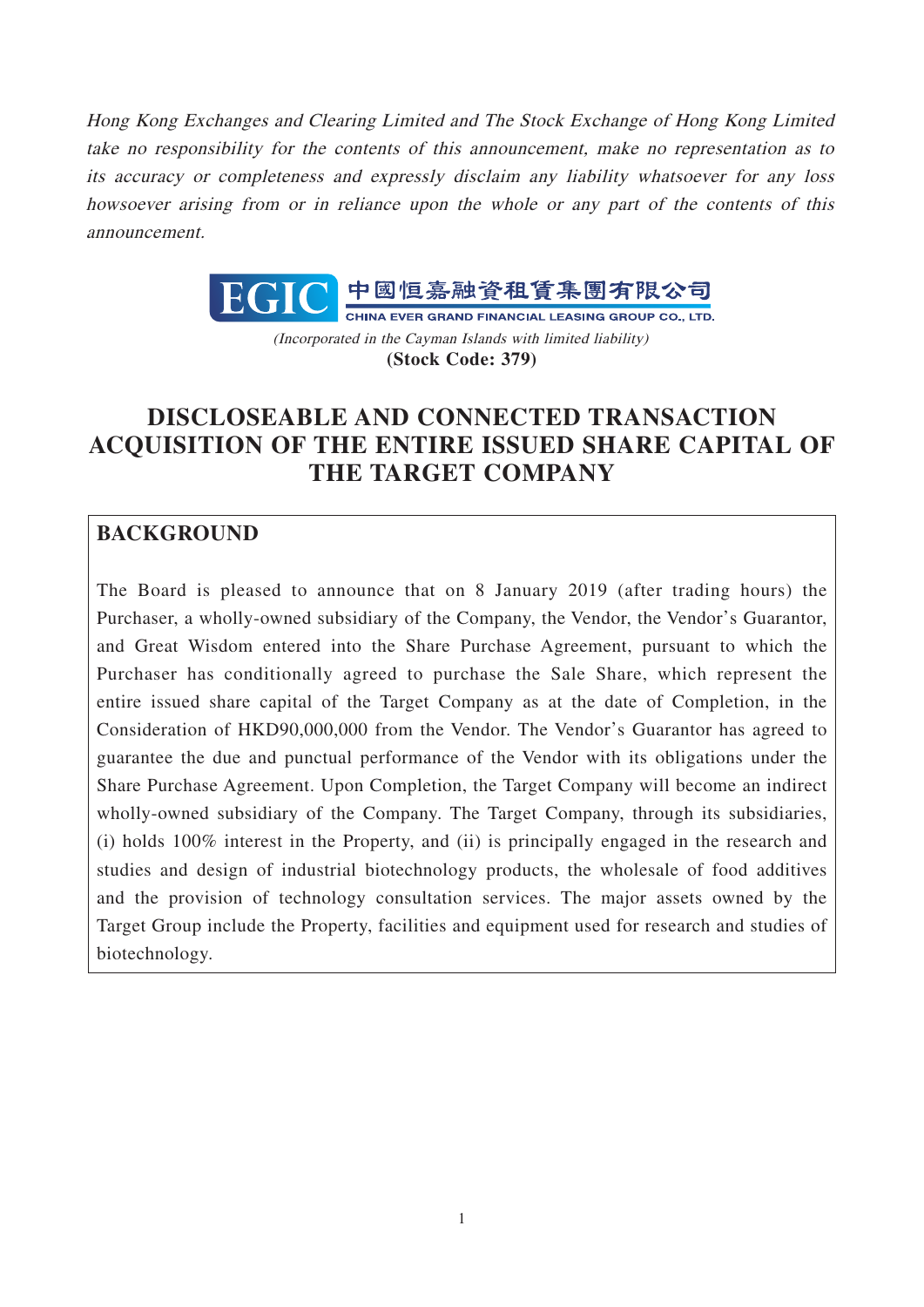## **LISTING RULES IMPLICATION**

Each of the Vendor and Great Wisdom is a company, and the issued share capital of each of which is ultimately owned by the Vendor's Guarantor, the son of Mr. Wong Lik Ping, an executive Director and a substantial Shareholder. The Vendor, Great Wisdom and the Vendor's Guarantor are associates of Mr. Wong Lik Ping as defined under the Listing Rules, and, thus, connected persons of the Company as defined thereunder. The transactions contemplated under the Share Purchase Agreement constitute connected transactions of the Company under Chapter 14A of the Listing Rules and are therefore subject to the notification, announcement, circular and independent Shareholders' approval requirement under Chapter 14A of the Listing Rules.

As one or more of the applicable percentage ratio(s) (as defined in the Listing Rules) in respect of the transactions contemplated under the Share Purchase Agreement are more than 5% but lower than 25%, the transactions contemplated under the Share Purchase Agreement also constitute a discloseable transaction of the Company and is subject to the reporting and announcement requirements under Chapter 14 of the Listing Rules.

Mr. Wong Lik Ping has abstained from voting on the relevant resolutions of the Board in accordance with the articles of association of the Company. Other than Mr. Wong Lik Ping, none of the other Directors is required to abstain from voting on the relevant resolution of the Board.

The EGM will be convened for the independent Shareholders to consider if thought fit, to approve the Share Purchase Agreement and the transactions contemplated thereunder. Pursuant to Rule 14A.36 of the Listing Rules, any Shareholder who has a material interest in the Share Purchase Agreement shall abstain from voting to approve the Share Purchase Agreement and the Acquisition at the EGM. As at the date of this announcement, Mr. Wong Lik Ping, being a substantial Shareholder of the Company, holds approximately 16.12% of the issued share capital of the Company and, will be required to abstain from voting on the relevant resolutions at the EGM accordingly. Save for Mr. Wong Lik Ping, as at the date of this announcement, to the best knowledge of the Directors, no other Shareholder would be required to abstain from voting thereat as no other Shareholder has any interest in the Share Purchase Agreement which is different from the other Shareholders.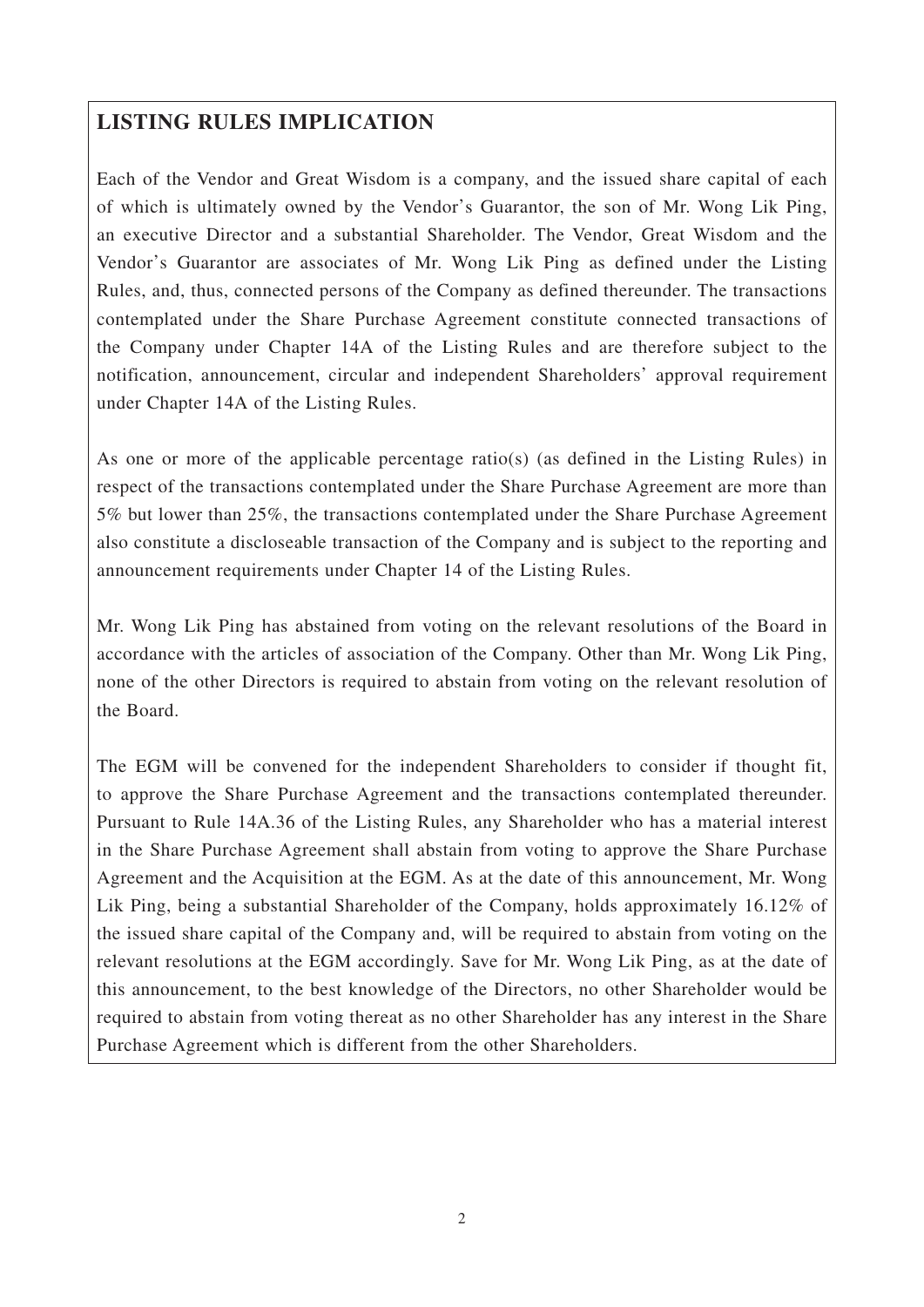The Independent Board Committee, comprising all the independent non-executive Directors, namely Mr. Goh Choo Hwee, Mr. Ho Hin Yip and Mr. U Keng Tin, has been established to consider the terms of the Share Purchase Agreement and the transactions contemplated thereunder, and to advise the independent Shareholders as to whether they are on normal commercial terms, fair and reasonable and in the interests of the Company and the Shareholders as a whole.

None of the members of the Independent Board Committee has any interest or involvement in the transactions contemplated under the Share Purchase Agreement. The Independent Board Committee will form its view in respect of the terms of the Acquisition after obtaining and consideration the advice from the Independent Financial Adviser. Red Sun Capital Limited has been appointed as the Independent Financial Adviser to advise the Independent Board Committee and the independent Shareholders in this connection.

A circular containing, among other things, (i) information on the Acquisition; (ii) the recommendation of the Independent Board Committee in respect of the Acquisition; (iii) the advice of the Independent Financial Adviser regarding the terms of the Acquisition; (iv) the Property Valuation Report; (v) the Target Company Valuation Report; and (vi) other information as required under the Listing Rules, shall be despatched to the Shareholders on or before 1 February 2019, as additional time is required to prepare the information to be included in the circular.

**Shareholders and potential investors of the Company should note that the Completion is subject to the fulfillment (or waiver, if applicable) of the Conditions Precedent, and the Completion may or may not proceed. Shareholders and potential investors of the Company are therefore advised to exercise caution when dealing in the Shares.**

Reference is made to the announcement of the Company dated 2 November 2018. As disclosed in the announcement, the Purchaser and Great Wisdom entered into the MOU indicating the intention of the Purchaser and Great Wisdom to enter into the acquisition agreement in respect of the possible acquisition of 100% equity interest in Shanghai Lizu or assets of Shanghai Lizu during the exclusivity period. Upon further negotiation with the Vendor, the Vendor's Guarantor and Great Wisdom, it was agreed that the deal structure would be changed in a way that the Purchaser will acquire the entire issued share capital of the Target Company, the holding company of Great Wisdom.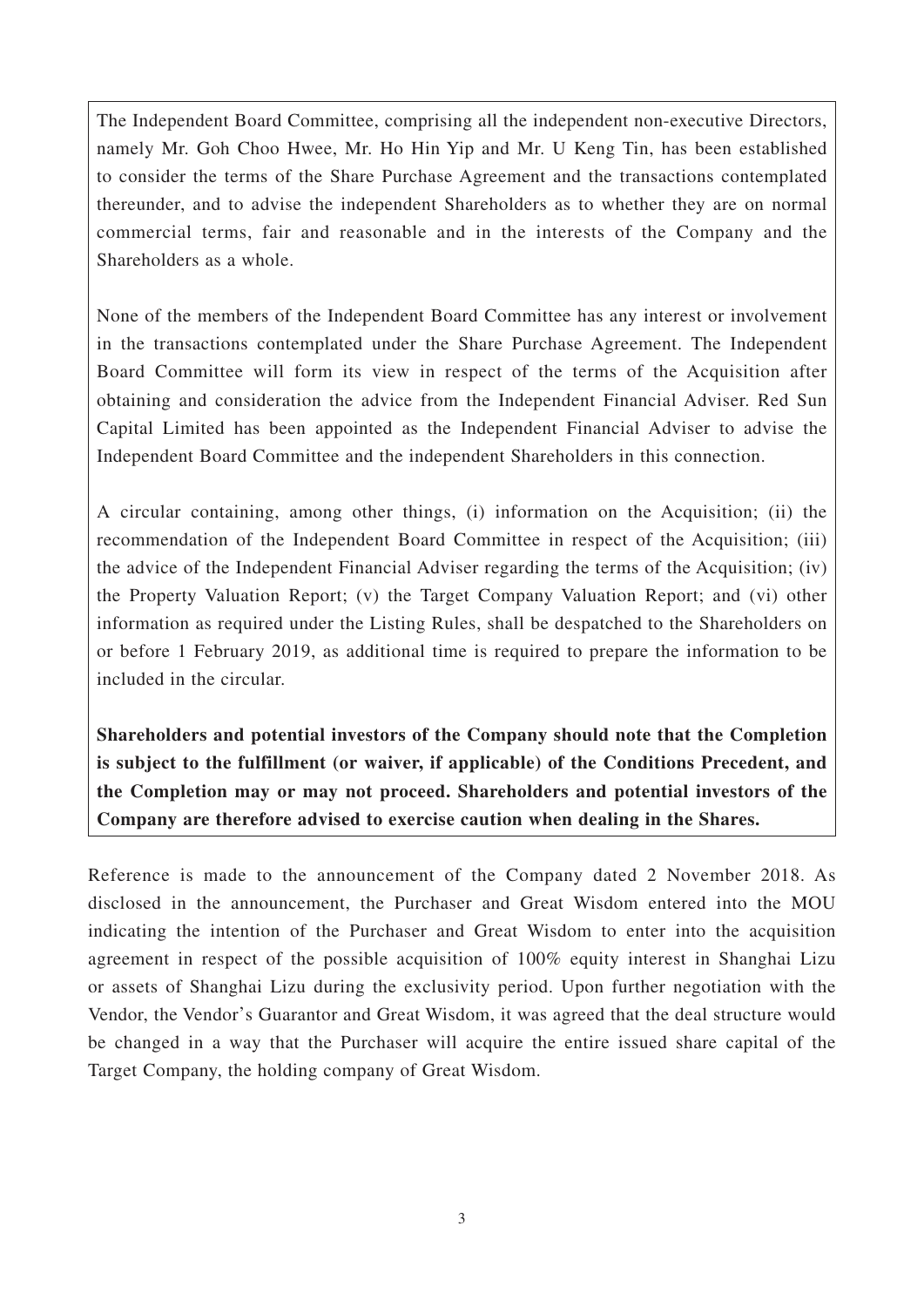The Board is pleased to announce that on 8 January 2019 (after trading hours) the Purchaser, a wholly-owned subsidiary of the Company, the Vendor, the Vendor's Guarantor, and Great Wisdom entered into the Share Purchase Agreement, pursuant to which the Purchaser has conditionally agreed to purchase the Sale Share, which represent the entire issued share capital of the Target Company as at the date of Completion, in the Consideration of HKD90,000,000 from the Vendor. The Vendor's Guarantor has agreed to guarantee the due and punctual performance of the Vendor with its obligations under the Share Purchase Agreement. The major terms of the Share Purchase Agreement are summarised below:

### **THE SHARE PURCHASE AGREEMENT**

#### **Date**

8 January 2019

#### **Parties**

- (i) The Purchaser;
- (ii) The Vendor;
- (iii) The Vendor's Guarantor; and
- (iv) Great Wisdom.

#### **Assets to be acquired**

The Sale Share which represents the entire issued share capital of the Target Company.

#### **Information about the Target Company**

The Target Company is a limited liability company incorporated in the BVI. It is principally engaged in the research and studies and design of industrial biotechnology products, the wholesale of food additives and the provision of technology consultation services. The major assets owned by the Target Group include the Property, facilities and equipment used for research and studies of biotechnology.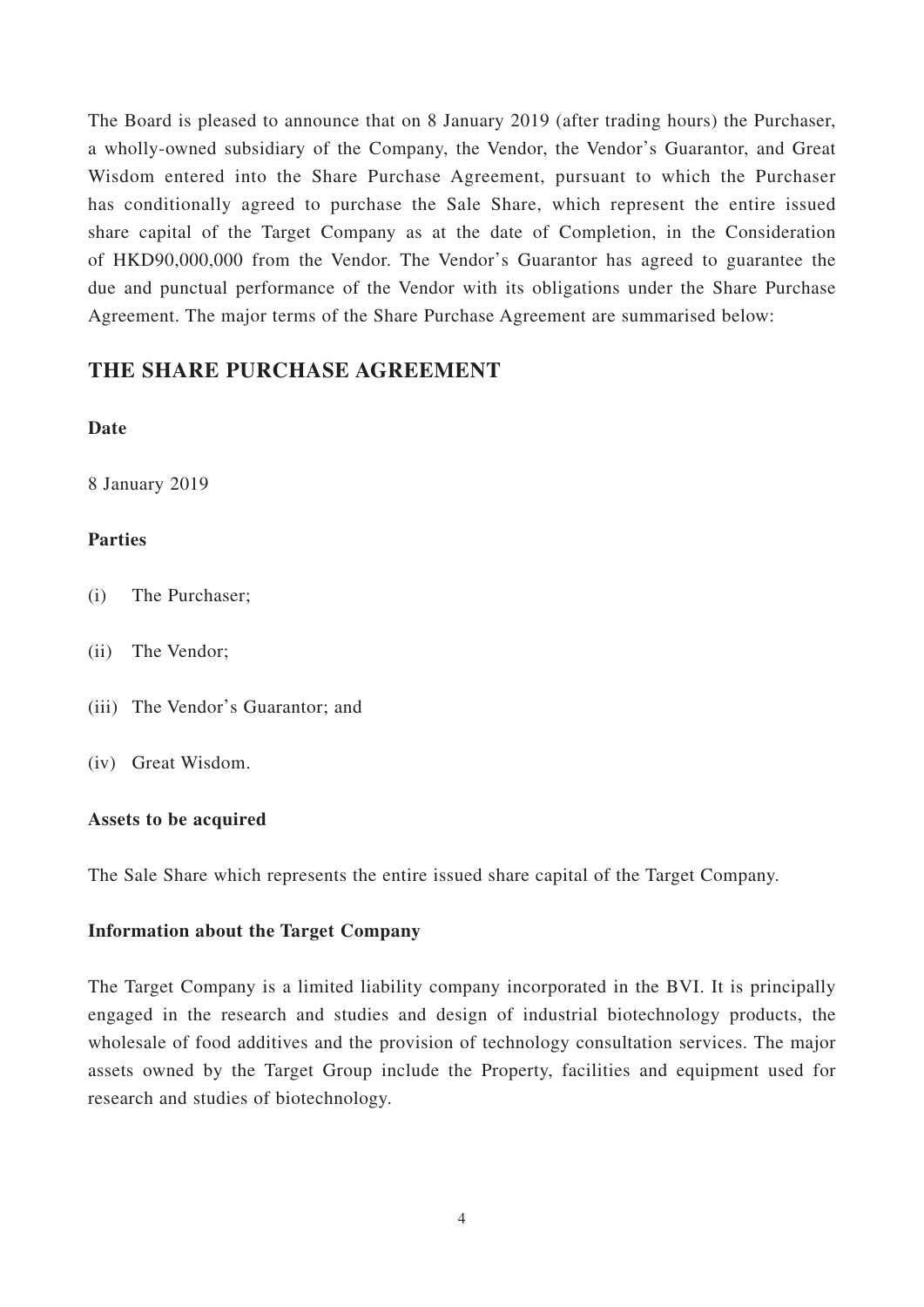#### **Information about the Property**

The Property is owned by Shanghai Lizu, a wholly-owned indirect subsidiary of the Target Company. The Property is located in Shanghai, the PRC at an industrial park named as "Caohejing Hi-Tech Park". The total gross floor area of the Property is 6,546.83 sq m. The land use rights of the Property have been granted for a term from 28 February 2007 to 27 February 2057 for industrial use.

### **FINANCIAL INFORMATION OF THE TARGET GROUP**

Set out below is a summary of the consolidated unaudited financial information of the Target Group for the two years ended 31 December 2017 and 31 December 2018, respectively:

|                          | For the        | For the                 |
|--------------------------|----------------|-------------------------|
|                          | year ended     | year ended              |
|                          |                | 31 December 31 December |
|                          | 2017           | 2018                    |
|                          | <b>RMB'000</b> | <b>RMB'000</b>          |
| Net loss before taxation | 5,744          | 15,528                  |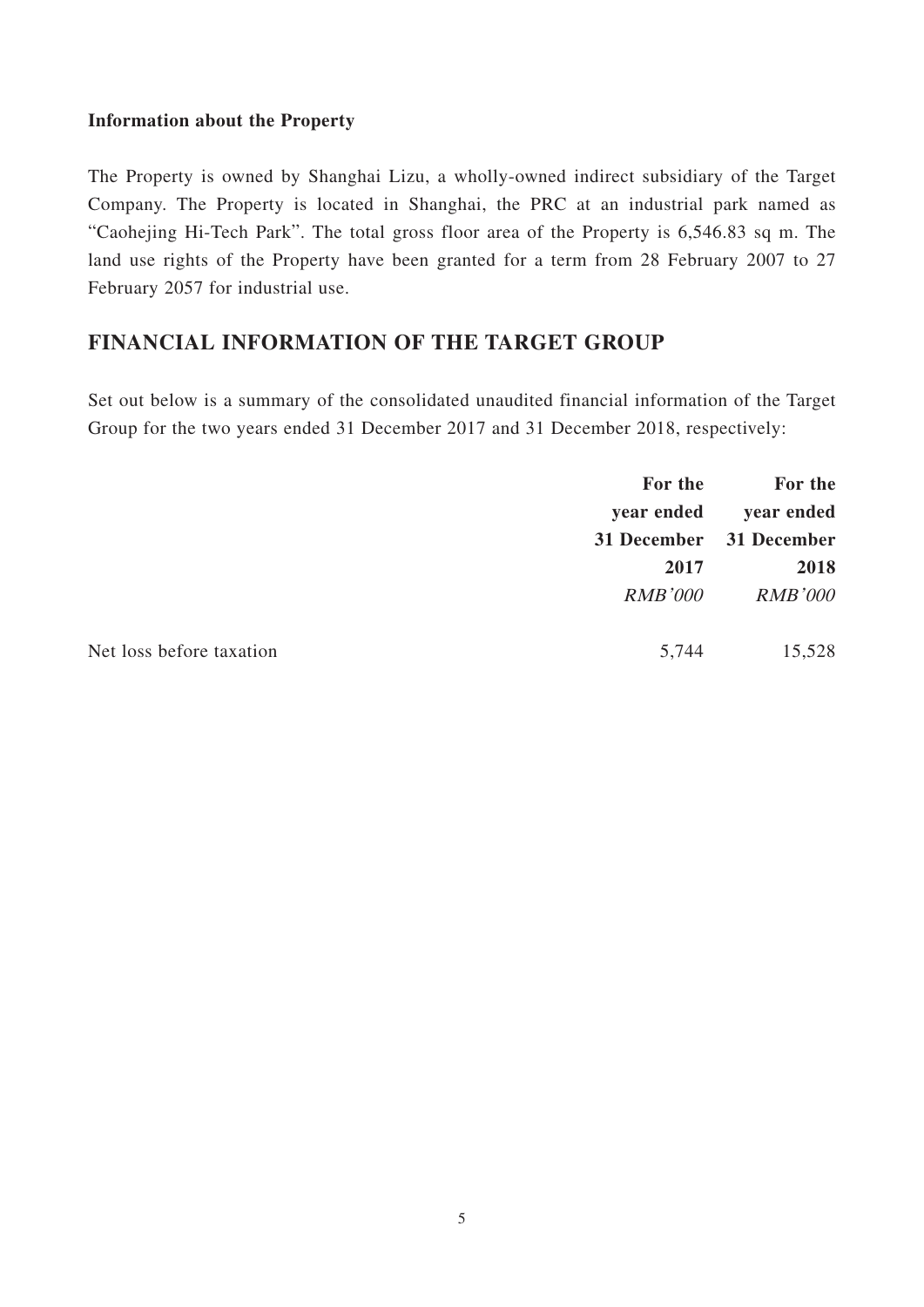#### **Consideration**

The amount of the Consideration was arrived at after arm's length negotiations between the Purchaser and the Vendor and are on normal commercial terms, with reference to, among others, the preliminary valuation as stated in the draft Target Company Valuation Report prepared by an independent valuer based on the Asset/Cost Approach to determine the equity value of the Target Group. According to the draft Target Company Valuation Report, the fair value of the entire equity interest of the Target Company is RMB84,318,000 (approximately HKD96,122,520) as of 30 November 2018. The Consideration represents a discount of approximately 6.37% to the fair value of the entire equity interest of the Target Company under the abovementioned valuation. Given the fact that the Property represents a substantial asset value of the Target Company, the Company also considered the valuation as stated in the draft Property Valuation Report which is also prepared by an independent valuer based on the Direct Comparison Approach. According to the draft Property Valuation Report, the market value of the Property is RMB79,200,000 (approximately HKD90,288,000) as of 30 November 2018.

In addition, the Company has also considered the future synergy, costs saving and potential business opportunities, so as to come up with the amount of the Consideration.

The Consideration for the Sale Share shall be HKD90,000,000 payable by the Purchaser or Great Wisdom (as the case maybe) to the Vendor (or its nominee) in the following manners:

- 1. as to HKD20,000,000, being the earnest money (the "**Earnest Money**") and the part payment towards the consideration for the Sale Share, is payable by Great Wisdom upon the execution of the Share Purchase Agreement;
	- i. the Earnest Money was paid by the Purchaser to Great Wisdom following the execution of the MOU;
- 2. as to HKD25,000,000, being part of the refundable deposit (the "**Deposit**", the Earnest Money and the Deposit collectively "**Refundable Deposit**") and the part payment towards the consideration for the Sale Share, is payable by the Purchaser upon the execution of the Share Purchase Agreement; and
- 3. as to the remaining balance of HKD45,000,000, which shall be payable by the Purchaser upon Completion.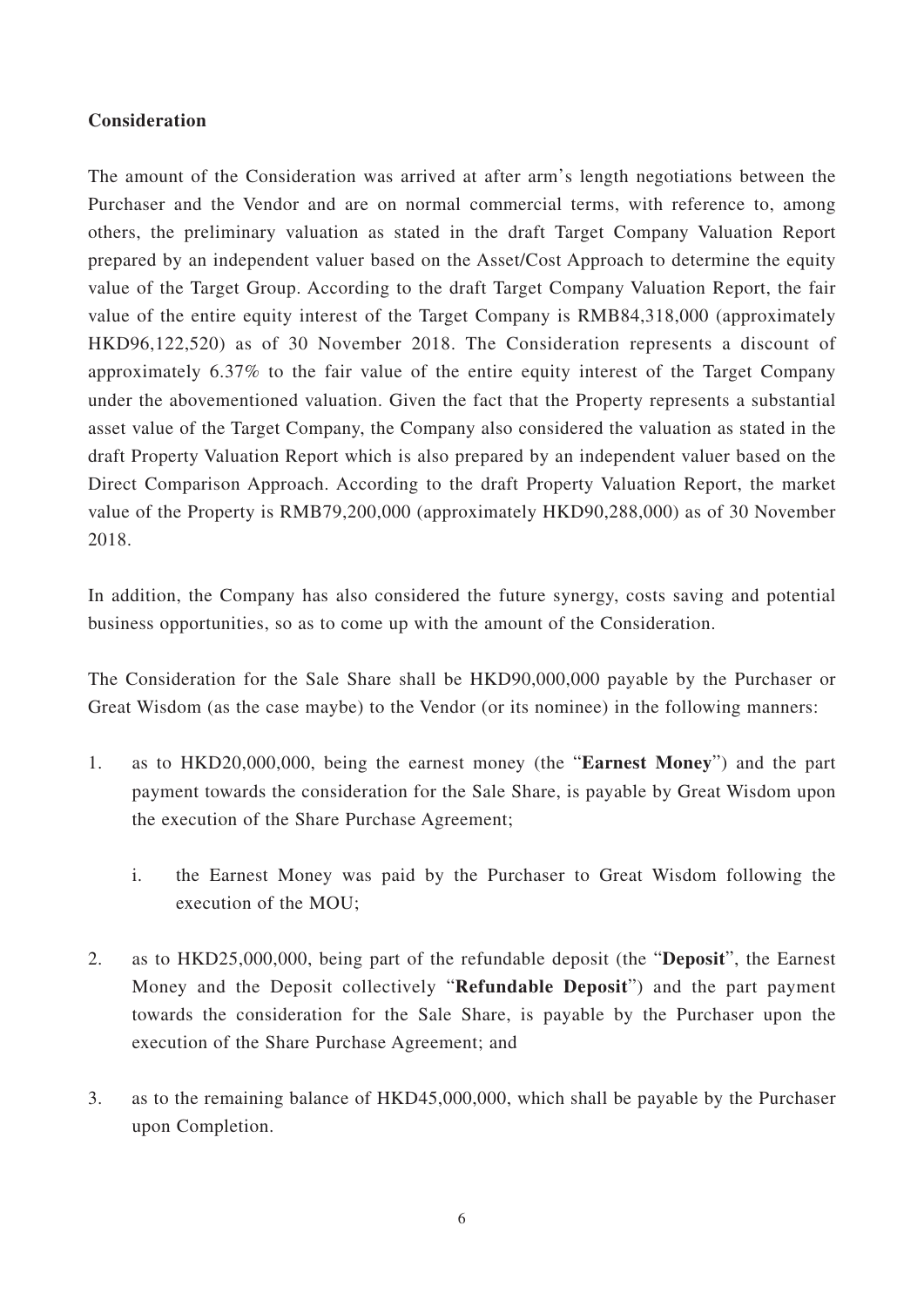The Company is intended to settle the Consideration by way of internal resources of the Group, which were derived from the net proceeds from the disposal of 25% equity interest in Rizhao Lanshan Wansheng Harbour Company Limited\*(日照嵐山萬盛港業有限責任 公司)(the "**Disposal**"). Please refer to the circular of the Company dated 25 June 2018 (the "**Circular**") for further details of the Disposal.

As disclosed in the announcement of the Company dated 8 November 2018, the Company reallocated HKD80,000,000 being the principal sum of the loan facility as provided by a subsidiary of the Group, of the proceeds derived from the Disposal from the finance lease business to the money lending business due to lack of feasible finance lease projects as a result of the unfavorable financial environment in the PRC. In light of the business potential arising from the Acquisition and the current unfavorable financial environment in the PRC, the Company will further reallocate HKD90,000,000 of the proceeds derived from the Disposal from the finance lease business to satisfy the Consideration of the Acquisition. Upon Completion, the Company is intended to utilize approximately HKD30,000,000 of the proceeds derived from the Disposal for further development of the Group's new business – manufacturing of food additives in the PRC and the usage of which is consistent with the paragraph headed "Use of Proceeds" in the section headed "Letter from the Board" in the Circular.

#### **Conditions Precedent**

Completion is conditional upon the fulfillment of a number of conditions, including but not limited to the following: –

- 1. having obtained the approval from the independent Shareholders at the EGM in respect of the Share Purchase Agreement and the transactions contemplated thereunder;
- 2. the Purchaser having completed its due diligence investigation in respect of but without limitation to its financials, legal aspects, management and having completed the valuation of the Property, and the Purchaser being satisfied with the results of the due diligence investigation;
- 3. having obtained all the necessary approvals and consents for the sale and purchase of the Sale Share and all these approvals and consents remaining valid and subsisting;
- 4. no material adverse change on the operation of the Target Group;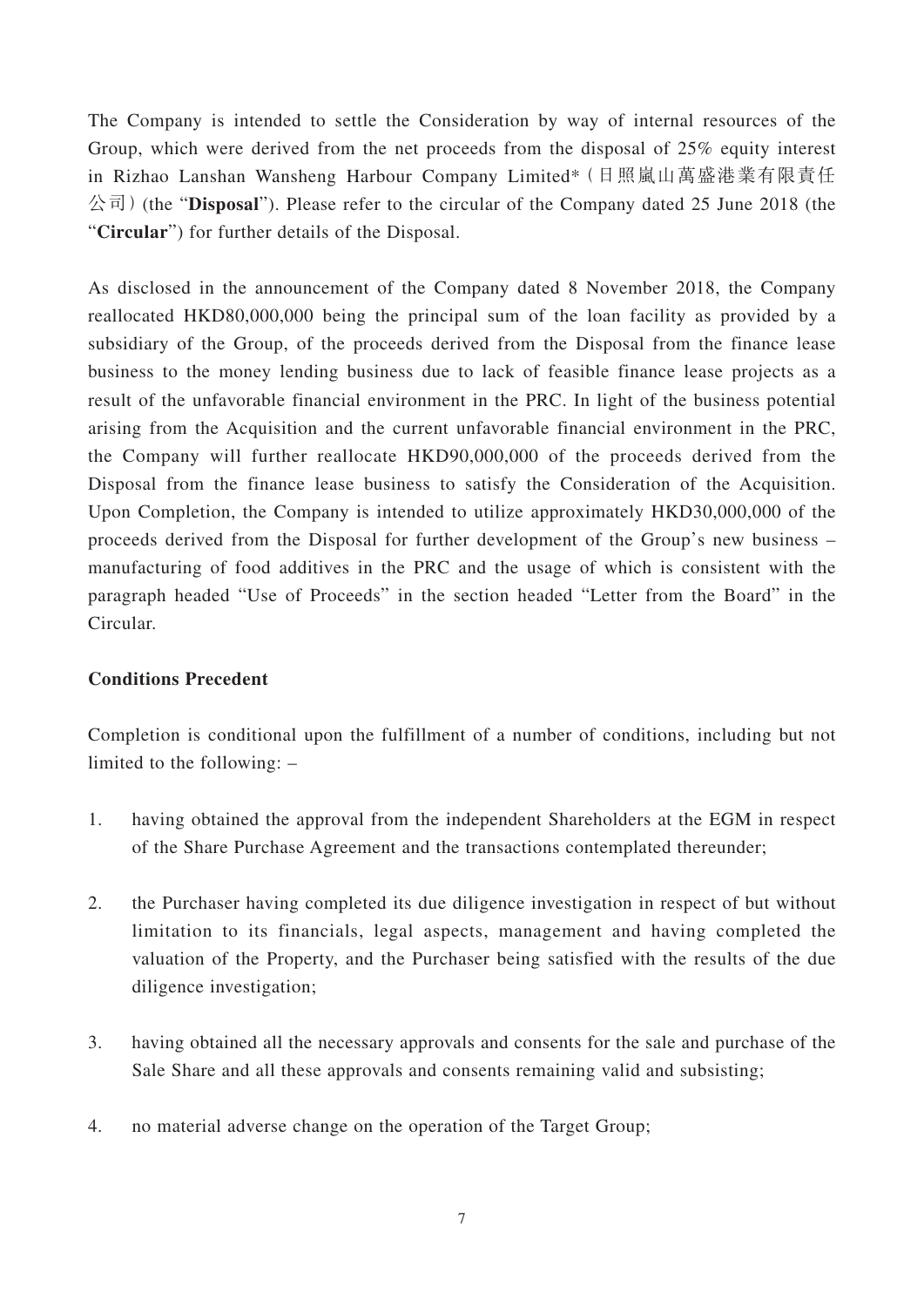- 5. nothing having happened that has caused or will cause or expect to cause any material adverse change to the Target Group prior to the Completion;
- 6. all the lenders of the Target Group having waived their repayment rights, if any, in respect of the debts owing to them, including but not limited to the debt in a sum of RMB5,000,000 owing by the Target Group to Tibet Jinyi Property Company Limited\* (西藏金宜置業有限公司);
- 7. all the representations made by the Vendor in respect of the businesses, assets and other information of the Target Group remaining accurate and without errors; and
- 8. having obtained all permits and approvals in respect of the Target Group and its assets.

The Purchaser may waive any Conditions Precedent save and except the conditions (1) and (3) above. If any of the Conditions Precedent is not fulfilled before the Long Stop Date, the Share Purchase Agreement shall lapse and be terminated. In any event, the Vendor shall refund the Refundable Deposit in full without interest to the Purchaser within 7 business days upon the termination of the Share Purchase Agreement.

#### **Completion**

Completion shall take place on the third business day after the fulfilment (or wavier, if applicable) of all the Conditions Precedent or such other date as the Purchaser may direct.

Upon Completion, the Target Company will become a subsidiary of the Company and accordingly its financial results will be consolidated into the accounts of the Group.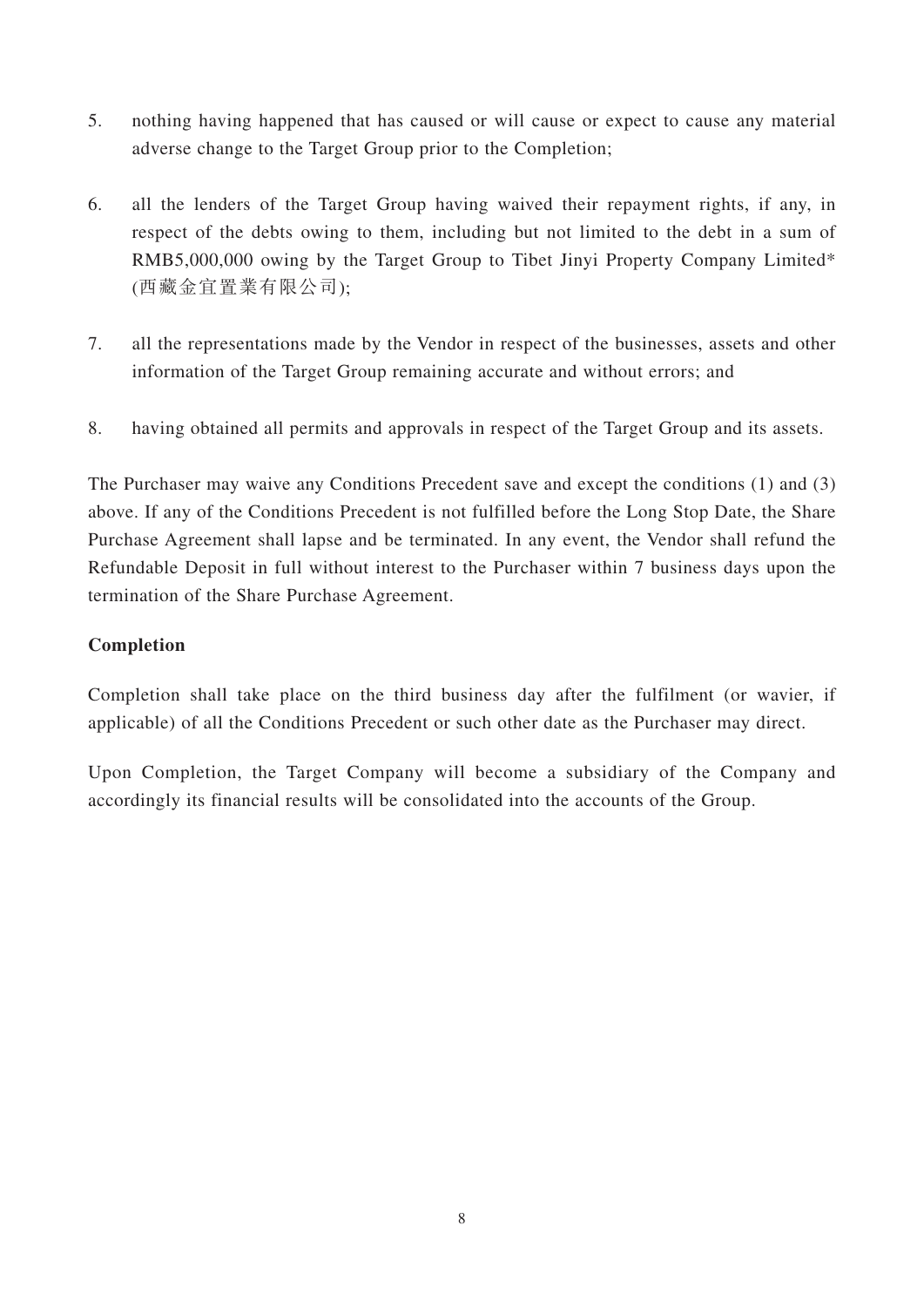### **Structure of the Target Group**

The following charts show the group structure of the Target Group (i) as at the date of this announcement; and (ii) immediately after Completion:

As at the date of this announcement

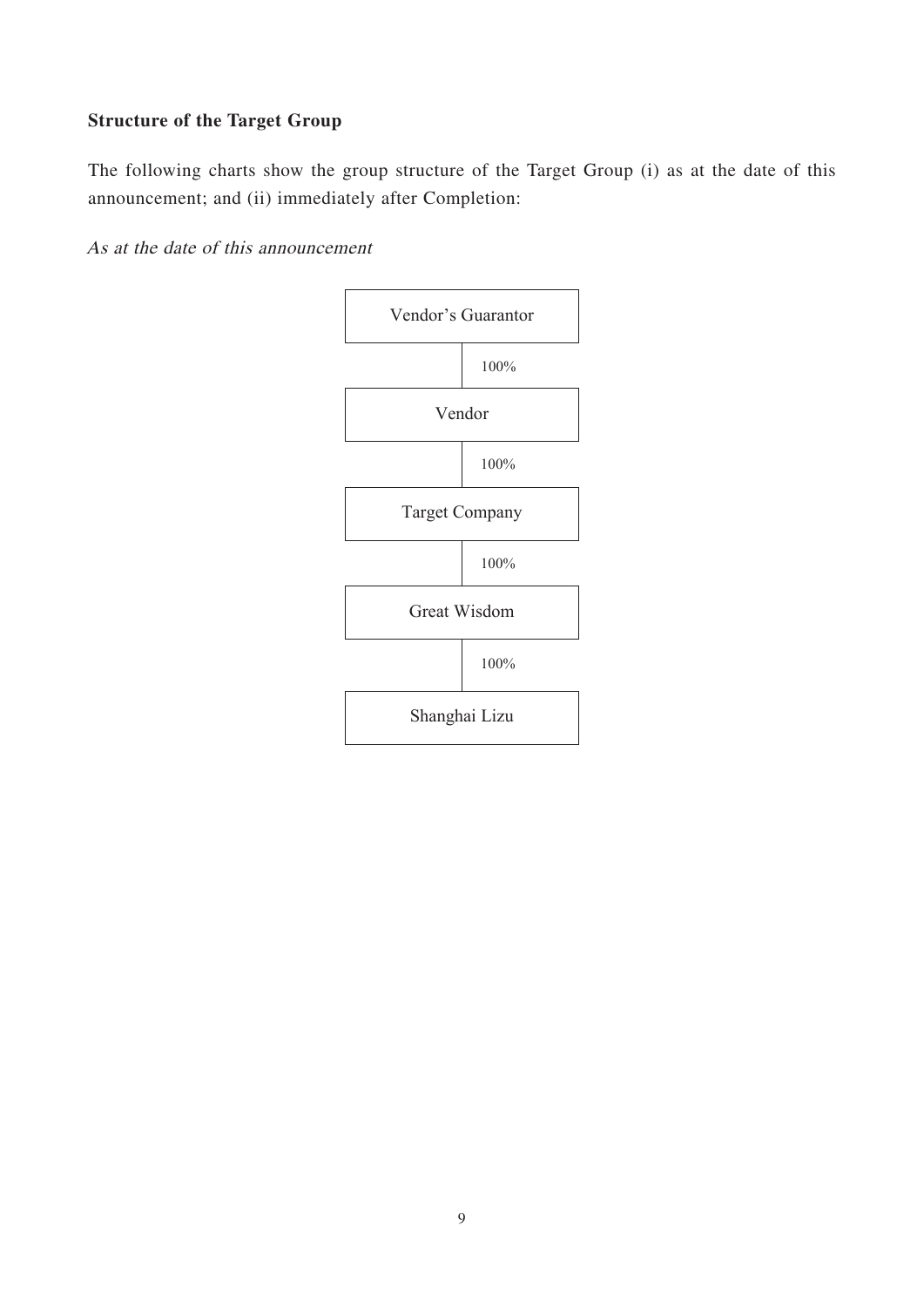#### Immediately after Completion



### **INFORMATION OF THE VENDOR, VENDOR'S GUARANTOR AND GREAT WISDOM**

The Vendor is an investment holding company incorporated in the BVI, the entire issued share capital of which is owned by the Vendor's Guarantor, the son of Mr. Wong Lik Ping, an executive Director and a substantial Shareholder. Great Wisdom is an investment holding company incorporated in Hong Kong, the entire issued share capital of which is owned by the Target Company. Therefore, each of the Vendor's Guarantor, the Vendor, being a company wholly-owned by the Vendor's Guarantor, and Great Wisdom, being an indirect wholly-owned subsidiary of the Vendor, are associates of Mr. Wong Lik Ping as defined under the Listing Rules.

### **INFORMATION OF THE COMPANY AND THE PURCHASER**

The principal business of the Group comprises (i) finance lease; (ii) investment in terminal and logistics services business; (iii) trading of equity securities; (iv) money lending business; and (v) manufacturing of food additives. The Purchaser, which is an indirectly wholly-owned subsidiary of the Company, is an investment holding company.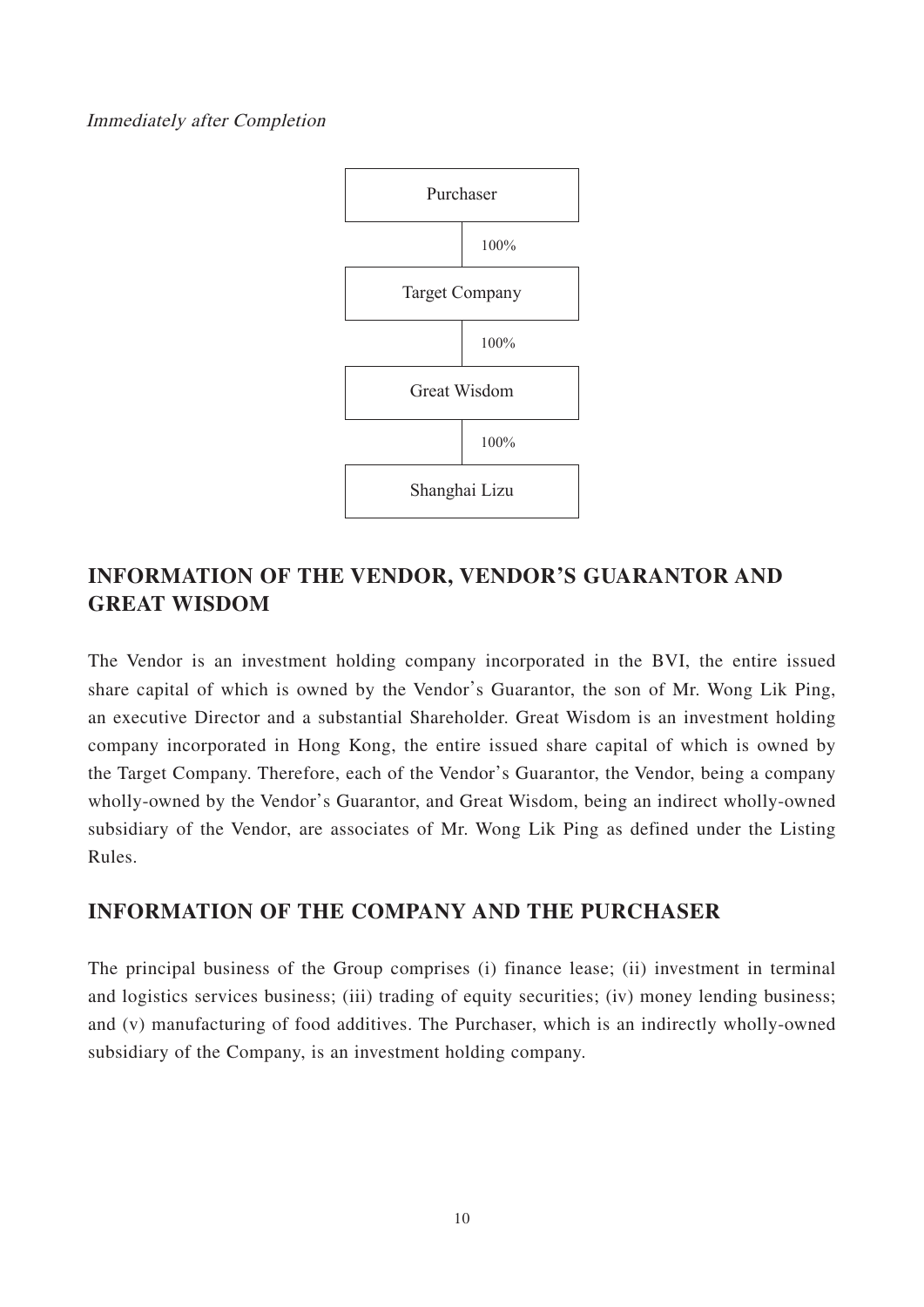### **REASONS AND BENEFITS FOR THE ACQUISITION**

The Group is committed to seek business opportunities and intends to acquire high quality business and asset with good potential for expansion of the Group's business in order to diversify the Group's income stream and enhance Shareholders' value. Given that the Target Company is engaged in, among others, the wholesale of food addictives and the research and studies and design of industrial biotechnology products, the Board considers the Acquisition and the entering into of the Share Purchase Agreement could help to further diversify the Group's business and will expand and create synergy effect with the Group's existing food addictives business. The Board (including the independent non-executive Directors) considers the terms of the Share Purchase Agreement and the transactions contemplated thereunder are fair and reasonable and are entered into on normal commercial terms and in the interests of the Group and its shareholders as a whole.

## **LISTING RULES IMPLICATION**

Each of the Vendor and Great Wisdom is a company, and the issued share capital of each of which is ultimately owned by the Vendor's Guarantor, the son of Mr. Wong Lik Ping, an executive Director and a substantial Shareholder. The Vendor, Great Wisdom and the Vendor's Guarantor are associates of Mr. Wong Lik Ping as defined under the Listing Rules, and, thus, connected persons of the Company as defined thereunder. The transactions contemplated under the Share Purchase Agreement constitute connected transactions of the Company under Chapter 14A of the Listing Rules and are therefore subject to the notification, announcement, circular and independent Shareholders' approval requirement under Chapter 14A of the Listing Rules.

As one or more of the applicable percentage ratio(s) (as defined in the Listing Rules) in respect of the transactions contemplated under the Share Purchase Agreement are more than 5% but lower than 25%, the transactions contemplated under the Share Purchase Agreement also constitute a discloseable transaction of the Company and is subject to the reporting and announcement requirements under Chapter 14 of the Listing Rules.

Mr. Wong Lik Ping has abstained from voting on the relevant resolutions of the Board in accordance with the articles of association of the Company. Other than Mr. Wong Lik Ping, none of the other Directors is required to abstain from voting on the relevant resolution of the Board.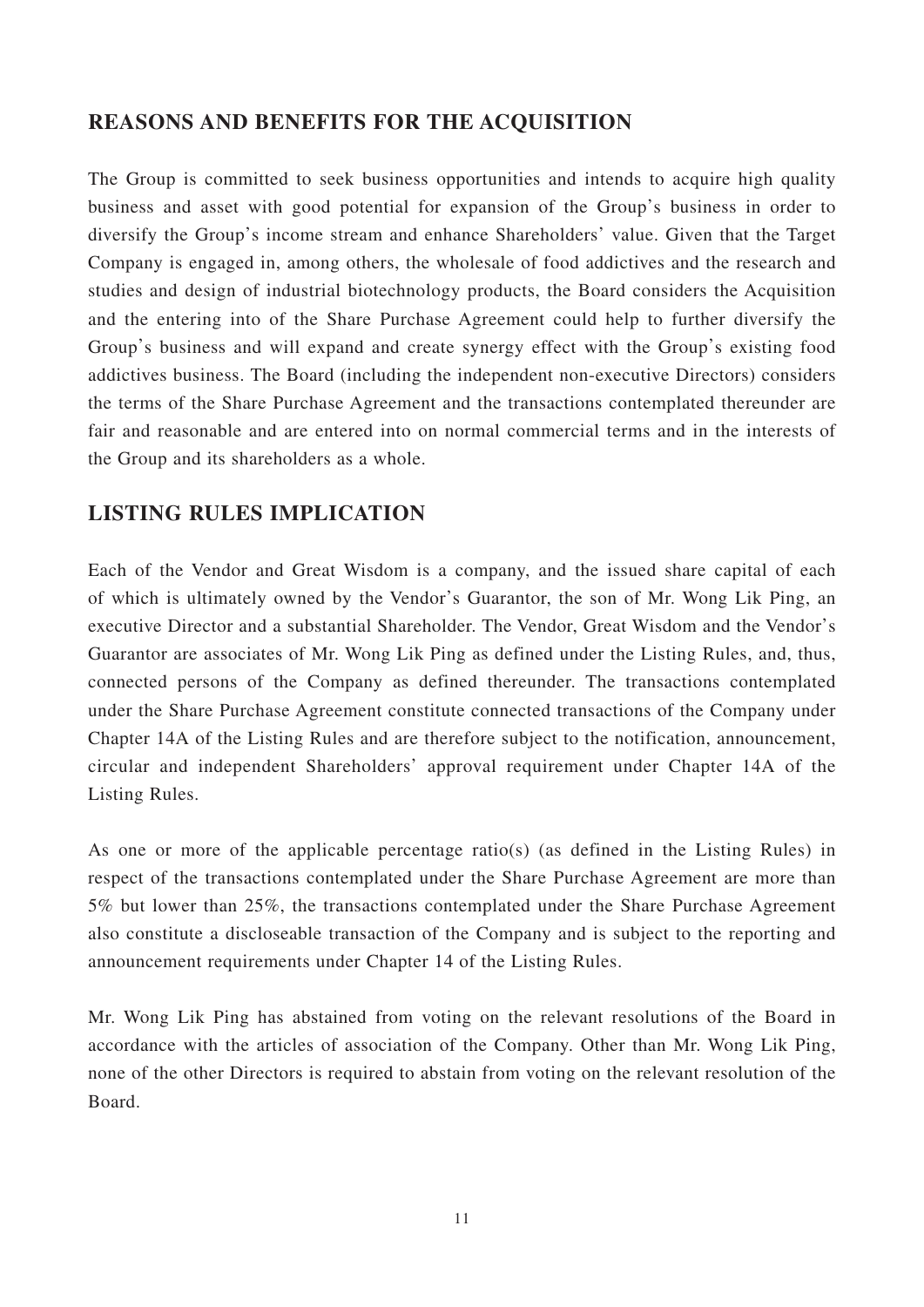The EGM will be convened for the independent Shareholders to consider if thought fit, to approve the Share Purchase Agreement and the transactions contemplated thereunder. Pursuant to Rule 14A.36 of the Listing Rules, any Shareholder who has a material interest in the Share Purchase Agreement shall abstain from voting to approve the Share Purchase Agreement and the Acquisition at the EGM. As at the date of this announcement, Mr. Wong Lik Ping, being a substantial Shareholder of the Company, holds approximately 16.12% of the issued share capital of the Company and, will be required to abstain from voting on the relevant resolutions at the EGM accordingly. Save for Mr. Wong Lik Ping, as at the date of this announcement, to the best knowledge of the Directors, no other Shareholder would be required to abstain from voting thereat as no other Shareholder has any interest in the Share Purchase Agreement which is different from the other Shareholders.

The Independent Board Committee, comprising all the independent non-executive Directors, namely Mr. Goh Choo Hwee, Mr. Ho Hin Yip and Mr. U Keng Tin, has been established to consider the terms of the Share Purchase Agreement and the transactions contemplated thereunder, and to advise the independent Shareholders as to whether they are on normal commercial terms, fair and reasonable and in the interests of the Company and the Shareholders as a whole.

None of the members of the Independent Board Committee has any interest or involvement in the transactions contemplated under the Share Purchase Agreement. The Independent Board Committee will form its view in respect of the terms of the Acquisition after obtaining and consideration the advice from the Independent Financial Adviser. Red Sun Capital Limited has been appointed as the Independent Financial Adviser to advise the Independent Board Committee and the independent Shareholders in this connection.

A circular containing, among other things, (i) information on the Acquisition; (ii) the recommendation of the Independent Board Committee in respect of the Acquisition; (iii) the advice of the Independent Financial Adviser regarding the terms of the Acquisition; (iv) the Property Valuation Report; (v) the Target Company Valuation Report; and (vi) other information as required under the Listing Rules, shall be despatched to the Shareholders on or before 1 February 2019, as additional time is required to prepare the information to be included in the circular.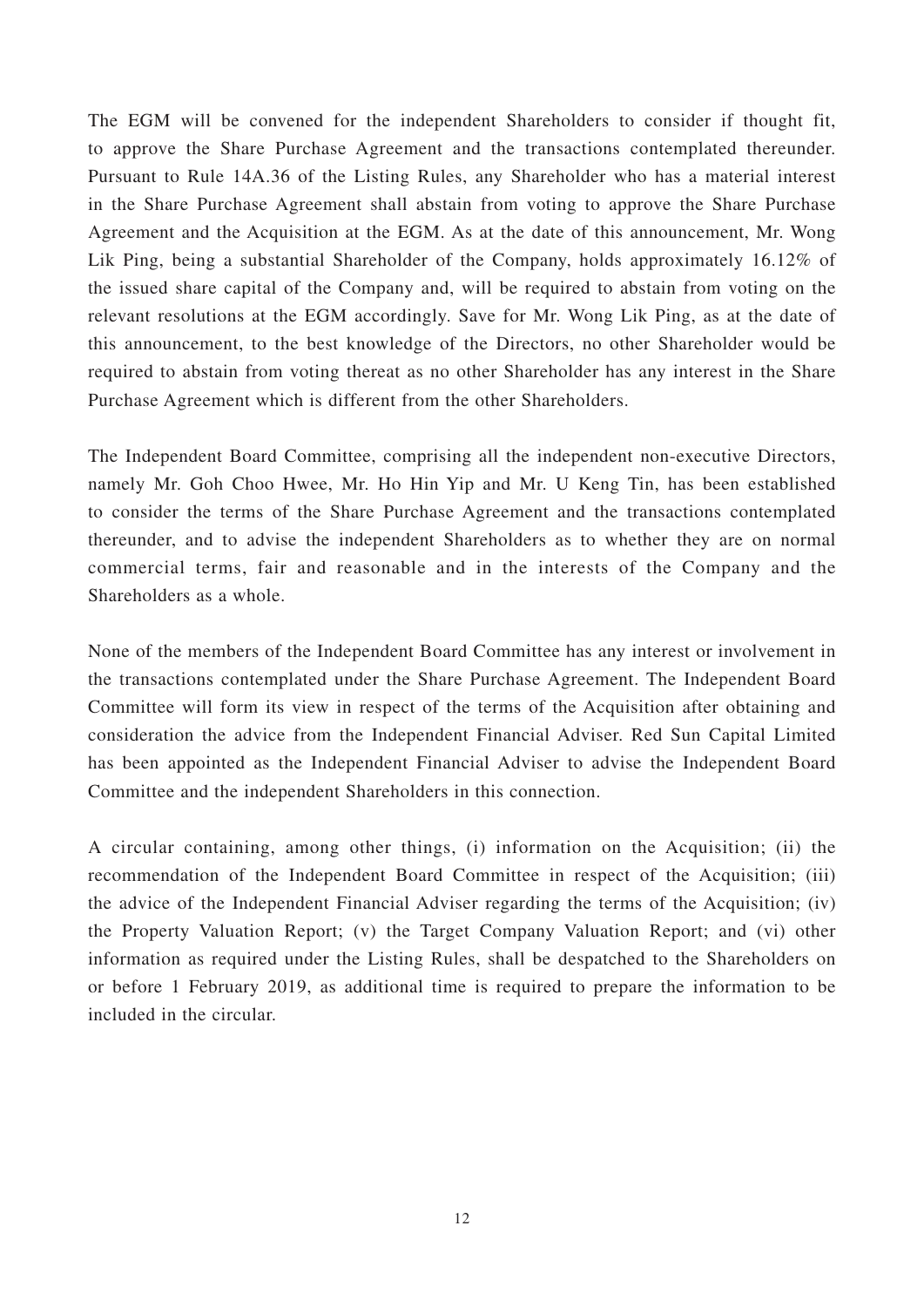### **GENERAL**

**Shareholders and potential investors of the Company should note that the Completion is subject to the fulfillment (or waiver, if applicable) of the Conditions Precedent, and the Completion may or may not proceed. Shareholders and potential investors of the Company are therefore advised to exercise caution when dealing in the Shares.**

### **DEFINITIONS**

In this announcement the following expressions shall have the following meanings, unless the context otherwise requires:

| "Acquisition"          | the purchase of the entire issued share capital of the Target<br>Company as contemplated under the Share Purchase<br>Agreement                                  |
|------------------------|-----------------------------------------------------------------------------------------------------------------------------------------------------------------|
| "associate(s)"         | has the meaning ascribed to it under the Listing Rules                                                                                                          |
| "Board"                | the board of Directors                                                                                                                                          |
| "BVI"                  | the British Virgin Islands                                                                                                                                      |
| "Company"              | China Ever Grand Financial Leasing Group Co., Ltd., a<br>company incorporated in the Cayman Islands whose shares<br>are listed and traded on the Stock Exchange |
| "Completion"           | completion of the Share Purchase Agreement                                                                                                                      |
| "Conditions Precedent" | the conditions precedent to the Completion                                                                                                                      |
| "connected person(s)"  | has the meaning ascribed to it under the Listing Rules                                                                                                          |
| "Consideration"        | the aggregate consideration of HKD90,000,000 for the<br>acquisition of the Sale Share pursuant to the Share Purchase<br>Agreement                               |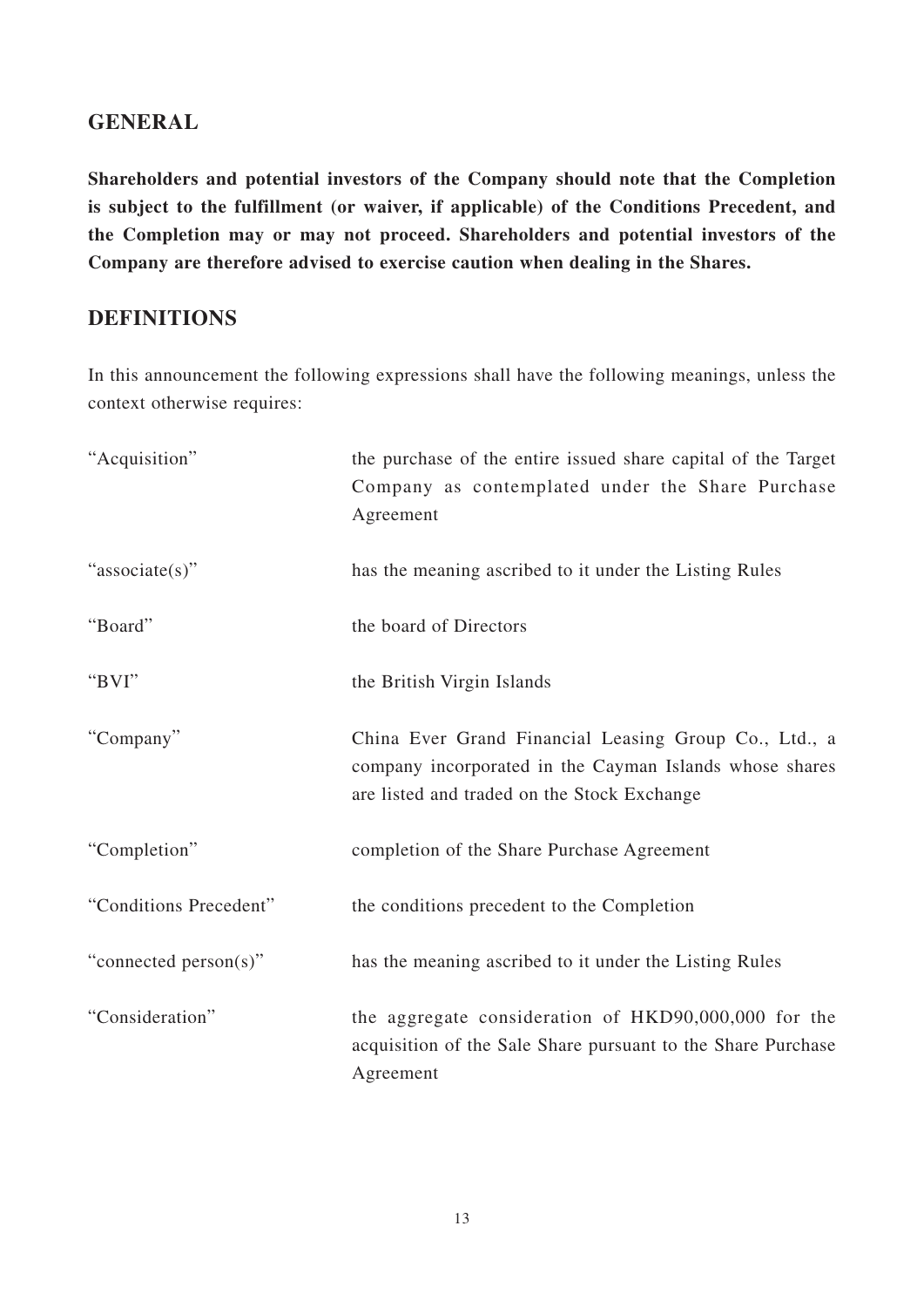| " $Directory$ "                  | the director(s) of the Company                                                                                                                                                                                  |
|----------------------------------|-----------------------------------------------------------------------------------------------------------------------------------------------------------------------------------------------------------------|
| "EGM"                            | an extraordinary general meeting of the Shareholders to be<br>held for the purpose of approving, among others, the Share<br>Purchase Agreement and the transactions contemplated<br>thereunder                  |
| "Group"                          | the Company and its subsidiaries                                                                                                                                                                                |
| "Great Wisdom"                   | Great Wisdom Technology Limited (偉智科技有限公司),<br>a company incorporated in Hong Kong with limited liability<br>in 2014, the entire issued share capital of which is owned by<br>the Target Company                |
| "HKD"                            | Hong Kong dollars, the lawful currency of Hong Kong                                                                                                                                                             |
| "Hong Kong"                      | the Hong Kong Special Administrative Region of the PRC                                                                                                                                                          |
| "Independent Board<br>Committee" | a board committee comprising all the independent non-<br>executive Directors, namely Mr. Goh Choo Hwee, Mr. Ho<br>Hin Yip and Mr. U Keng Tin                                                                    |
| "Listing Rules"                  | the Rules Governing the Listing of Securities on the Stock<br>Exchange                                                                                                                                          |
| "Long Stop Date"                 | 31 March 2019 or such later date as the Purchaser and the<br>Vendor may agree in writing                                                                                                                        |
| "MOU"                            | a memorandum of understanding dated 1 November 2018<br>entered into between the Purchaser and Great Wisdom in<br>relation to the possible acquisition of 100% equity interest of<br>Shanghai Lizu or its assets |
| "PRC"                            | the People's Republic of China, excluding Taiwan, Hong<br>Kong and Macau Special Administrative Region of the PRC<br>for the purpose of this announcement                                                       |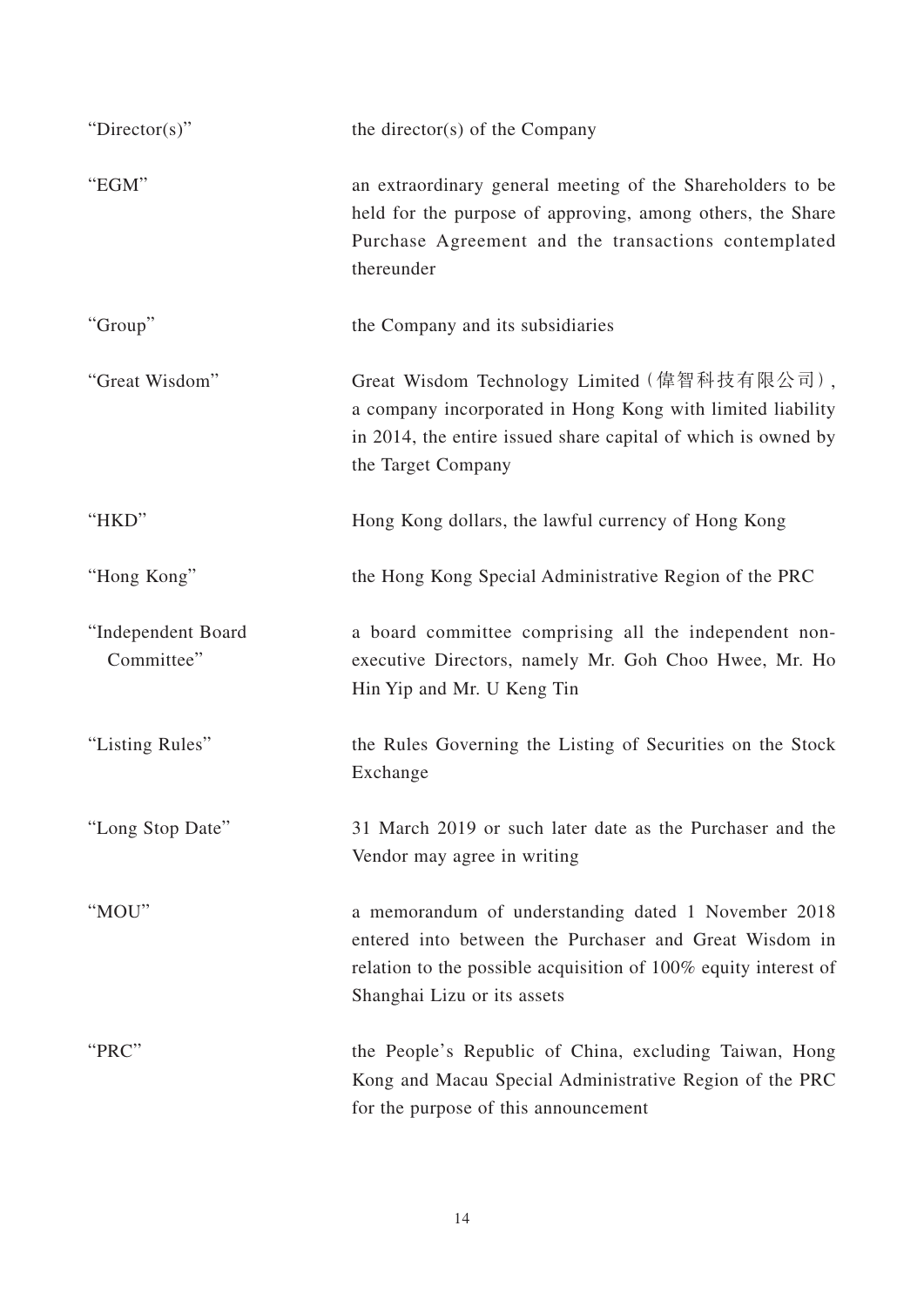| "Property"                         | an industrial building comprising Units 102, 103, 202,<br>203, 302, 303, 402 and 403, located at Block 6 No. 188<br>Xinjunhuan Road, Minhang District, Shanghai, the PRC                                                                                                 |
|------------------------------------|--------------------------------------------------------------------------------------------------------------------------------------------------------------------------------------------------------------------------------------------------------------------------|
| "Property Valuation"<br>Report"    | a valuation report on the Property prepared by an<br>independent valuer                                                                                                                                                                                                  |
| "Purchaser"                        | High Grace Holdings Limited (高優集團有限公司), a<br>company incorporated in Hong Kong with limited liability<br>in 2017 and an indirectly wholly-owned subsidiary of the<br>Company                                                                                             |
| "Independent Financial<br>Adviser" | Red Sun Capital Limited, being the independent financial<br>adviser appointed by the Company to advise the Independent<br>Board Committee and the independent Shareholders<br>in respect of the Share Purchase Agreement and the<br>transactions contemplated thereunder |
| "RMB"                              | Renminbi, the lawful currency of the PRC                                                                                                                                                                                                                                 |
| "Sale Share"                       | 100% of the issued share capital of the Target Company as at<br>the date of Completion                                                                                                                                                                                   |
| "Share(s)"                         | ordinary share of HKD0.01 each in the share capital of the<br>Company                                                                                                                                                                                                    |
| "Shareholder(s)"                   | holder of the Shares                                                                                                                                                                                                                                                     |
| "Share Purchase"<br>Agreement"     | a share purchase agreement dated 8 January 2019 entered<br>into between the Purchaser, the Vendor, the Vendor's<br>Guarantor and Great Wisdom in relation to the Acquisition                                                                                             |
| "Shanghai Lizu"                    | Shanghai Lizu Biotechnology Company Limited* (上海立<br>足生物科技有限公司), a company established in the PRC<br>with limited liability in 2014, the entire equity interest of<br>which is owned by Great Wisdom                                                                     |